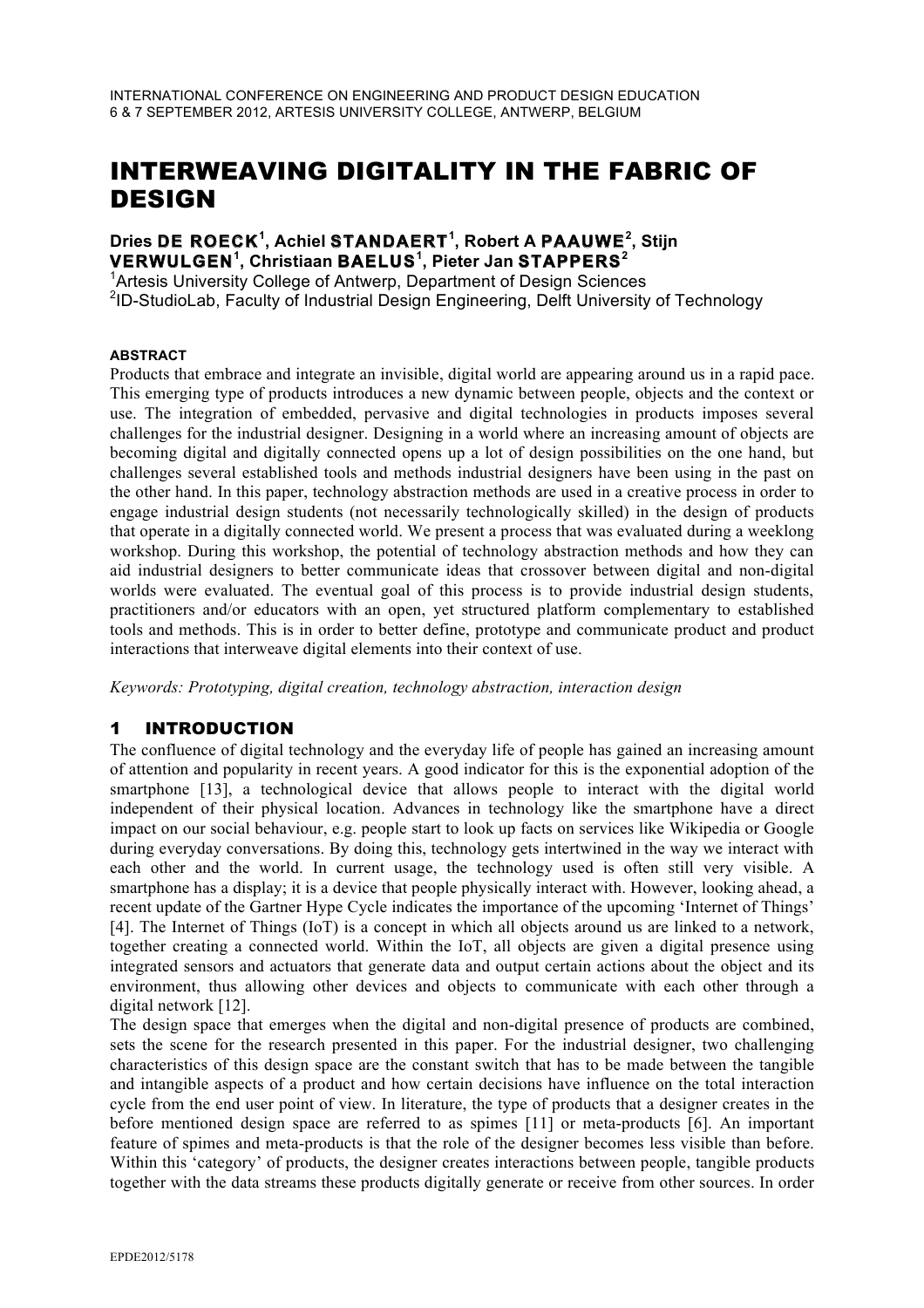to design, create and evaluate such interactions, designers and design education needs to revise existing methods in order to incorporate this new dynamic needed to design for the connected world [8] [9]. This paper presents the setup and preliminary results of a pilot design assignment that involves the design of products with an underlying digital technology. In the setup of this assignment, a variety of tools and methods are used which allow industrial designers with various interests and backgrounds to be creative in the identified design space.

# 2 TECHNOLOGY ABSTRACTION

Generating and communicating fresh ideas ought to be a core competence of product developers and industrial designers. However, communicating ideas that involve a blend of digital and non-digital interactions require a different approach than a static presentation or system visualisation for both communication and verification purposes. The dynamic properties that are embodied in digitally interactive products are, in most cases, impossible to sketch on paper. Interactions need to be explored and experienced by potential users in order be evaluated or designed. The creation of, for instance, experience prototypes, is essential to get a grip on the potential of emerging technologies since methods like these allow for an appropriate communication about the generated interaction concepts [2]. Currently, creating such an experience prototype often involves specific technical knowledge such as computer programming or electronic circuit design [9]. Mastering these tools, which allow the creation of such prototypes, is often a hard boundary for the industrial designer.

From the technological side, a substantial amount of work has been done in order to facilitate the creation of digital prototypes. This evolution is often referred to as 'sketching in hardware' [7], which ideally means that industrial designers could sketch with (digital) hardware in a similar way and with a similar complexity than they would sketch with pens and markers on paper. Existing toolkits such as the Arduino platform, LEGO Mindstorms or Phidgets have already shown that technological complexity can be greatly reduced during the creation of digital prototypes. Yet, the downside of most existing systems and tools is that people still need a certain technological affinity in order to pick up 'sketching in hardware' as a useful tool. Existing tools therefore do not always fulfil the wishes of a designer because they (i) require a designer to have an understanding of computer programming logic and (ii) are in many cases regarded as a means to an end instead of being a means that supports a creative process.

An important pitfall is that the designer gets lost in technical details during prototyping, which often overshadows the larger picture of the designed digital interaction. A method that brings an alternative to this is 'magical bits' [5], which proposes several small technology demonstrators that can be used to explain certain technological concepts. Magical bits allow being creative with certain technologies without having to know the precise way it works. This type of method puts the focus back on the interaction with technology, but still originates from a technological starting point. Very little methods or tools that support a digital creation process start from the context of use or the interaction with objects and the world around us as such. Methods that do start from the context of use are very good at mapping context in a visual way, but very often rely on more 'static' methods such as storyboarding or paper prototyping. An example of this is the network focused design method (NFD) [6], which offers a well thought out structure and tool overview for designing products in a connected world but does not go beyond established creative methods. The contextmapping [10] approach allows to deeply incorporate user insights in a design process, it often includes the creation of mock-ups and tangible artefacts to inform design but does not aim to bridge interactions between digital and non-digital product ideas.

Rounding up reflections on existing tools and insights, the profound integration of digital technology in the early phases of an industrial design process either seems very technical or does not communicate the product idea in an appropriate way at a specific stage in the design process. Therefore, the crossover between digitally prototyping functional products using sensors and actuators or prototyping using established methods such as storyboarding, acting out or movies still remains challenging. The open, yet structured process presented in this paper, aims to enable industrial designers to take abstraction from technology in the early phases of the design process. This process offers various entry points, with the eventual goal to engage both people with or without technological knowledge or affinity in the design of products for the connected world. In this way, a platform for defining digitally augmented products is created which supports various levels of technological abstraction. By doing this, the designer is motivated to initially think creatively and eventually use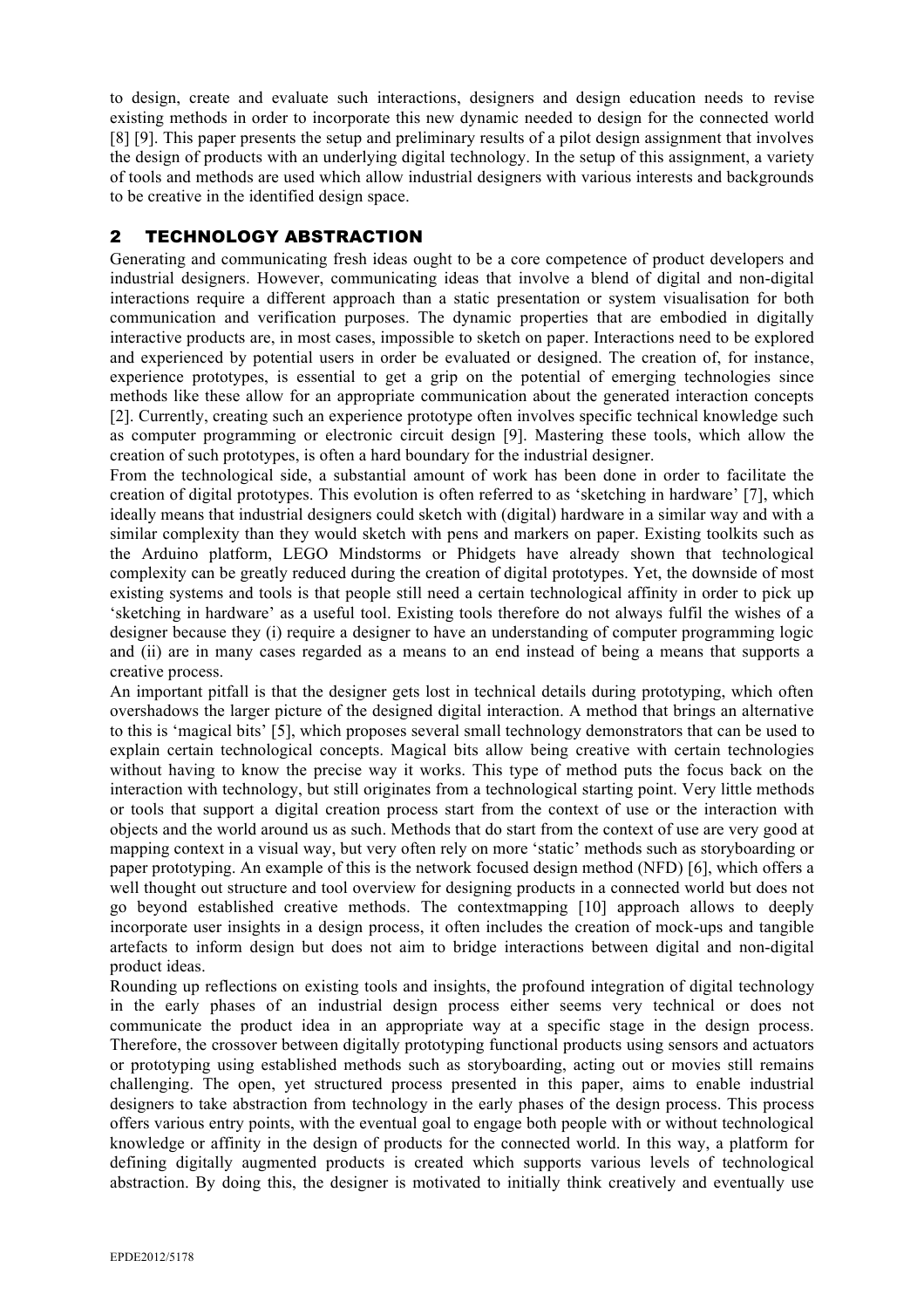technological artefacts or prototypes to support the communication of concepts, instead of letting technological constraints define the interaction from the first moment. In other words, taking abstraction from technology enables industrial designers to initially 'forget' [1] what is technologically feasible at a certain point in time. In this way, designers can come up with what might seem unrealistic concepts at first but once they are evaluated more profoundly several aspects can often be prototyped or made in a way that the concept does become feasible. Therefore, when prototyping with technology, the technology should stretch to the idea and not the other way round.

# 3 METHOD & PROCESS

In order to further explore and evaluate the potential of context driven technology abstraction methods, a weeklong workshop was set up. This workshop was part of a larger workshop-week program, in which a number of workshops ran side by side. The central theme of this workshop-week was 'design for kids', which was predefined by the organisers. Since objects play an important role during all developmental stages of children, the 'design for kids' workshop platform provided us with a very useful context to explore the Internet of Things topic. We therefore named the workshop 'the Internet of Kids Things', referring to both the importance of objects (things) in the lives of children and the upcoming Internet of Things phenomenon. Beforehand, we set the objective to support various groups of students in exploring the interaction possibilities that emerge when objects and things that children use during play become digitally augmented. The goal was not to create digital versions of existing toys, but to create integrated product initiated by interactions, which are, as a result, meaningful to their users and seamlessly integrate in the context of use.

In total 11 industrial design students participated, their experience level ranged between  $2<sup>nd</sup>$  Bachelor and 1<sup>st</sup> Master. All of them had a basic understanding of industrial design and had been involved in student projects before this workshop. 4 participants had previous knowledge in programming a digital system, mostly using the Arduino microcontroller board. During the workshop the students worked in groups of two or three. The students with programming experience were spread over the groups, by this we tried to level out the experience level and skills available to each group. During the workshop, two supervisors actively followed up the students and gave feedback where necessary. In order to document the workshop process, every student group was requested to at post at least twice a day to a group blog set up by the organisers.

The workshop consisted of three big parts, context exploration, idea generation and prototyping. During both context exploration and idea generation, making prototypes was encouraged. The workshop participants were explicitly asked to use as little of the 'conventional' interaction design visualisation techniques such as storyboarding or movie making.

#### **3.1 Context exploration**

The aim of this first exploration was to identify a network of actors and objects in the chosen context. To do this, an adaption of the first step in the networked focussed design method (NFD) [6] was used. Since the workshop time was limited, the organisers had predefined five different contexts the students could start from. These were 'wooden train toy', 'toddler cycle', 'playmat tiles', 'swimming pool' and 'dress up chest'. For each context, an A3 size visual collage was provided in order to kick-start the process. There were no age limits or other constraints set, neither were there any specific elements mentioned that had to be included in certain contexts. Once each group had chosen a context, the workshop participants were asked to create two visual maps, indicating how (i) all actors and stakeholders within a certain context were connected and (ii) how all objects in that context were connected. This differs from the original NFD method, since it focuses only on actors and actions within a context. As the 'Internet of Things' was a central element of the workshop, exploring the given context from the 'things' point of view seemed to be crucial. By making both visual maps, the groups were able to explore and understand their chosen context in a short amount of time (half a day). Additionally, it gave them a working document that they could use throughout the rest of the workshop. Looking ahead, in the end of the workshop these maps gave the participants a means to trace back their eventual designed product to their very first analysis. In the end, this provided a way to point to the foundations of an idea.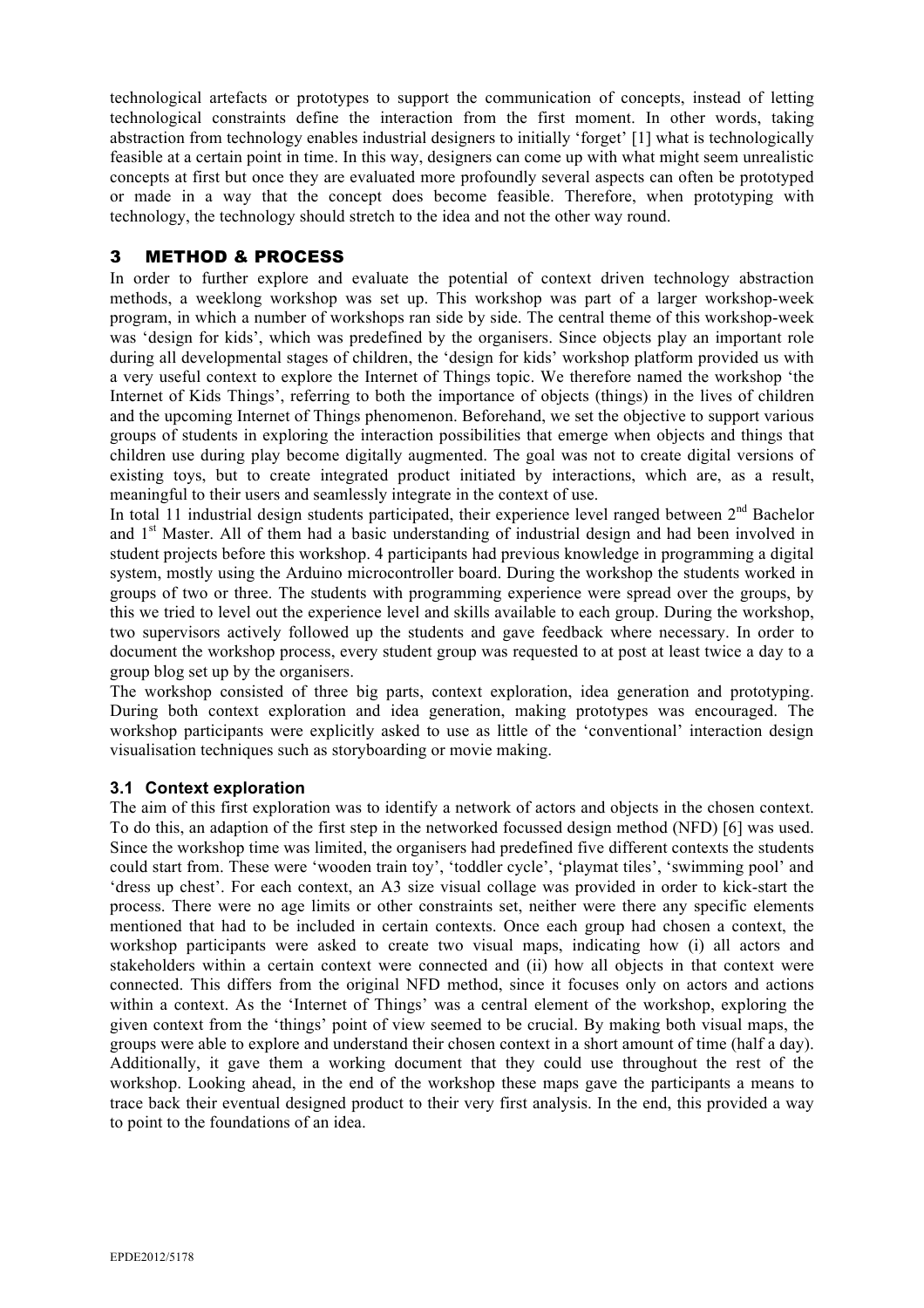#### **3.2 Idea generation (lillidots)**

Once the visual context maps were made, the participating students were given one full day to generate ideas using elements from their context exploration. In order to facilitate this process, the lillidot method [3] was introduced. Lillidots are a way to generate and define ideas incorporating technology in a very early stage of the design process. The method allows a designer to think freely, but in a structured way. This allows for better communication about an idea in the future phases of a design process. A lillidot is defined as 'something of variable size that can attach itself to any object, person or space. You can talk to a lillidot and it can talk to you. A lillidot can tell you everything about the object, the person or the space it is attached to or that it observes. The lillidot can work together and talk with other lillidots independent of their location.'

Each group of students were given several sets of blank lillidot sheets (Figure 1, left), each set of lillidots represents one idea. A set of lillidots always consists of a title sheet, where the general idea is defined and (optionally) quickly visualised. Bound to this title sheet are a number of lillidots needed to construct the idea. These separate lillidot sheets split the general idea into smaller parts. For each part, the specific functionality needs to be defined. For example, 'a lillidot is stuck to my T-shirt – it measures my temperature. In order to do this, it first needs to have skin contact, then it needs to start measuring, then it needs to save the measurement to eventually make the data available'. By splitting an idea up into separate lillidots, specific attention is given to how the system behind the idea works, what actors, actions and objects are needed in order to make it work. From a technical point of view, the lillidot method is basically a high level abstraction of a sensor or an actuator. The important part when using lillidots however, is that the technological link is never made explicit. This (i) enables people without any technological affinity to define an idea that will eventually be driven by (sensor) technology and (ii) provides a detailed description of an idea, which will ease the integration of digital elements in the prototype.



*Figure 1. (left) filled out lillidot sheets (right) filled out code companion*

#### **3.3 Idea to code (code companion)**

The Code Companion (CC) is a tool for designers that attempts to bridge the gap between idea and code. The idea behind the CC is that by having the designer sketch the framework of what the computer should do before actually programming, a better understanding of what needs to be programmed will be created. The CC is an A3 sheet with designated areas for each of the three steps of the CC process (Figure 1, right). After the idea and intended interaction is fully defined, the first step is to determine the input(s) and the output(s) of the hardware sketch. The second step is asking: 'what kind of tools would a computer need and what would be the parameters of these tools be?', designers will be forced to think about the actions of a computer. These 'computer tools' have been organized in three categories on the CC: Data/Memory (values & variables), Transformers (tools that change, add or remove items from Data/Memory) and Conditions (determine when Transformers should be used). The final step is sketching a path from input(s) to output(s), using the defined tools. The CC is an iterative tool, designers can define new tools at each of the steps as they see fit. The CC leaves a large amount of interpretation to the designer for his or her own ideas, but forces them to think about how computers would interpret.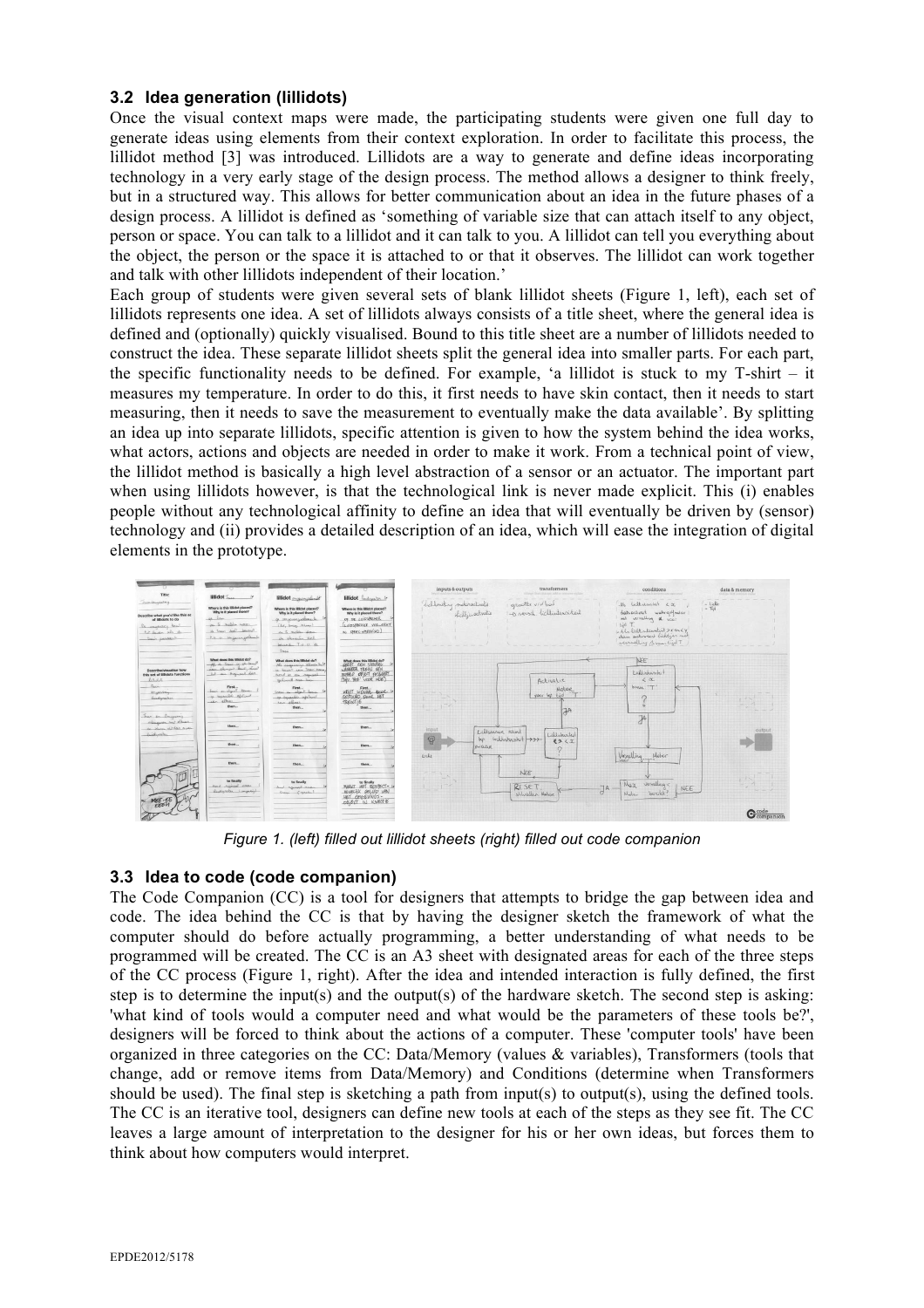Students were asked to use the CC method after they had defined their idea using Lillidots. By sketching and iterating from input(s) to output(s) and defining their own tools, even with minimal knowledge on programming, students generally come up with a control structure styled diagram. By having the students go through process of creating this diagram, a better understanding was created of what they needed to program, as well as having an overview that they can refer to when programming the interactive parts of their prototypes.

#### **3.4 Prototyping**

During the entire duration of the workshop, prototyping was a central element. From day one, the workshop participants were invited to start making small mock-ups of first ideas to test things out. Initially, these prototypes were mostly made out of cardboard and tape and were used as communication tools. Later on in the process, electronics were added to the first prototype to evaluate and design the interactivity defined during the lillidot creation. Because each team had filled out a Code Companion sheet, each team knew what they were going to make and could prototype in a very focused way. Eventually every group created a presentable interactive prototype, which was on display at the closing expo of the workshop week (Figure 2C). The main challenge faced during prototyping was the integration of electronics in the prototypes. After all student groups had a well defined idea, they were given an Arduino kit. Arduino is an electronics prototyping board, which consists of a microcontroller, several input and output ports and a USB port to upload code to is. As mentioned before, when prototyping using such tools the pitfall is that designers loose themselves in code and technical details. For this workshop, we therefore choose to work using the Arduino Tinkerkit shield. By using Tinkerkit, students could plug sensors to the arduino using pre-fabricated electronics boards and connection wires (Figure 2B). In this way, the students only had to program and the design the desired interactions and were not faced with electronical circuit design issues.



*Figure 2. Prototyping process - from non functional mock-up to working interaction prototype*

# 4 RESULTS

The quality of the prototypes and the interactive functionality of each prototype were of a very high standard to create in a week, starting from scratch. After a first evaluation, the structured, yet open methods offered were very valuable to the student groups. This was very clear during the very early phases of the process where the template sheets provided the teams with a clear 'task'. This gave them a way to communicate in a less conceptual way than they would in a totally free brainstorm. Because each early phase had a certain deliverable linked to it, a design decision could always be traced back to a specific phase. This proved to be particularly valuable when the students moved from the visual context maps to the lillidots. They could clearly see what combinations of actors, objects and actions they could use and which they were using so far. When communicating their ideas to the workshop supervisors, this also helped to understand where certain ideas came from and how they should be interpreted in their context.

When the teams started to make their prototypes functional using the Arduino, there were several problems with writing code. Most of these were related to specific commands that were not known by the participants. Because each team had a thought about their code using The Code Companion before they started to actually write a first line of code, the process of moving from concept to working prototype happened in a structured way. The limitation of existing digital prototyping tools is that writing code often does not appeal to designers. By offering other entry points, such as lillidots and The Code Companion, less technically skilled participants were able to define and explore their idea step by step before starting to 'code'.

Working with pluggable electronics (the Arduino tinkerkit) clearly made the creation of digitally interactive prototypes easier. The workshop participants could focus on designing their interaction, without having to tinker with electronic circuitry. Because the available sensors and actuators of the